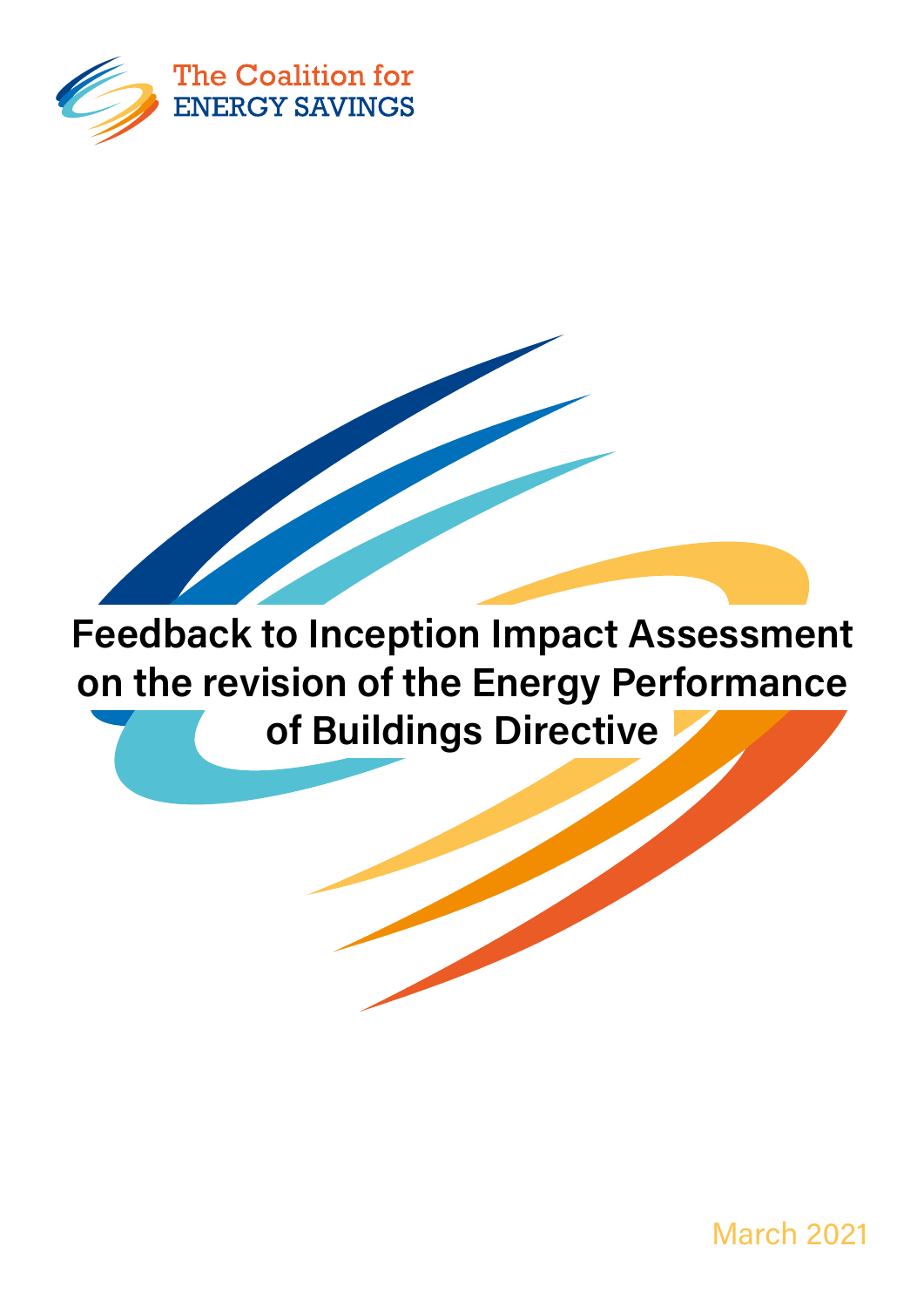

## *Feedback to Inception Impact Assessment on the revision of the Energy Performance of Buildings Directive*

The Coalition for Energy Savings welcomes the intention of the European Commission to revise the Energy Performance of Buildings Directive (EPBD) as part of the Fit for 55 Package and the opportunity to provide comments.

The following three considerations should guide the EPBD revision:

First, the expected EPBD revision must truly boost energy savings in the building sector to contribute to the achievement of a higher 2030 energy efficiency target; a stronger EPBD is also a prerequisite to meet a higher 2030 greenhouse gas (GHG) emissions reduction target, the EU climate neutrality objective, and more broadly the objectives of the European Green Deal. The revision of the EPBD should be **forward-looking**, **holistic** and **trigger a fair and socially just transition;** itshould provide the basis to transform buildings not only into a sector that offers solutions to pursue the EU climate endeavours, but also decent-quality homes for all citizens, while countering the negative socioeconomic effects stemming from the COVID-19 pandemic by creating jobs and boosting economic growth across the European Union<sup>1</sup>.

Second, together with the EPBD, the strengthening of the whole energy efficiency framework, including the Energy Efficiency Directive (EED) and the Ecodesign and Energy Labelling, as well as of the Effort Sharing Regulation, is of extreme importance to deliver more and deeper energy renovations across the European Union, therefore contributing to the objectives of the Renovation Wave Strategy. In particular**, the upcoming EED and EPBD revisions should be well coordinated, build on each other and designed to maximise synergies and positive interactions**. For example, the strengthening of the EED Article 5 reinforcing the exemplary role of public buildings should open the way for stronger measures in all building segments in the EPBD and Article 7 of the EED should be revised to ensure the energy savings obligation is a driver to foster building renovations, in connection with the EPBD.

Finally, the **Energy Efficiency First principle (EE1st)** should be properly included and clearly reflected in the revision of the EPBD, to ensure that maximum effort is placed on reducing overall energy demand of buildings so as to enable renewable penetration and facilitate the achievement of a highly energy-efficient and decarbonized building stock by 2050. A correct application of the energy efficiency first principle also means that the multiple benefits of energy renovations are properly factored in, including through proper modelling in the EPBD Impact Assessment.

More specifically, and in order to maximise energy savings in the building sector and ensure the achievement of a highly-energy efficient and decarbonised building stock by 2050, the EPBD revision should:

• **Drive an increase of building renovations:** the doubling of the current renovation rate (currently around 1%) is not enough; tripling the rate is necessary, while a much stronger focus on the depth of the renovations is equally needed.<sup>2</sup>

<sup>1</sup> [https://www.renovate-europe.eu/wp-content/uploads/2020/06/BPIE-Research-Layout\\_FINALPDF\\_08.06.pdf](https://www.renovate-europe.eu/wp-content/uploads/2020/06/BPIE-Research-Layout_FINALPDF_08.06.pdf)

<sup>&</sup>lt;sup>2</sup> "The current deep renovation rate of 0.2%/a needs to grow by at least a factor 10 to 2% and should approach 3% as quickly as possible" - https://www.bpie.eu/wp-content/uploads/2020/12/On-the-way-to-a-climate-neutral-Europe- Final.pdf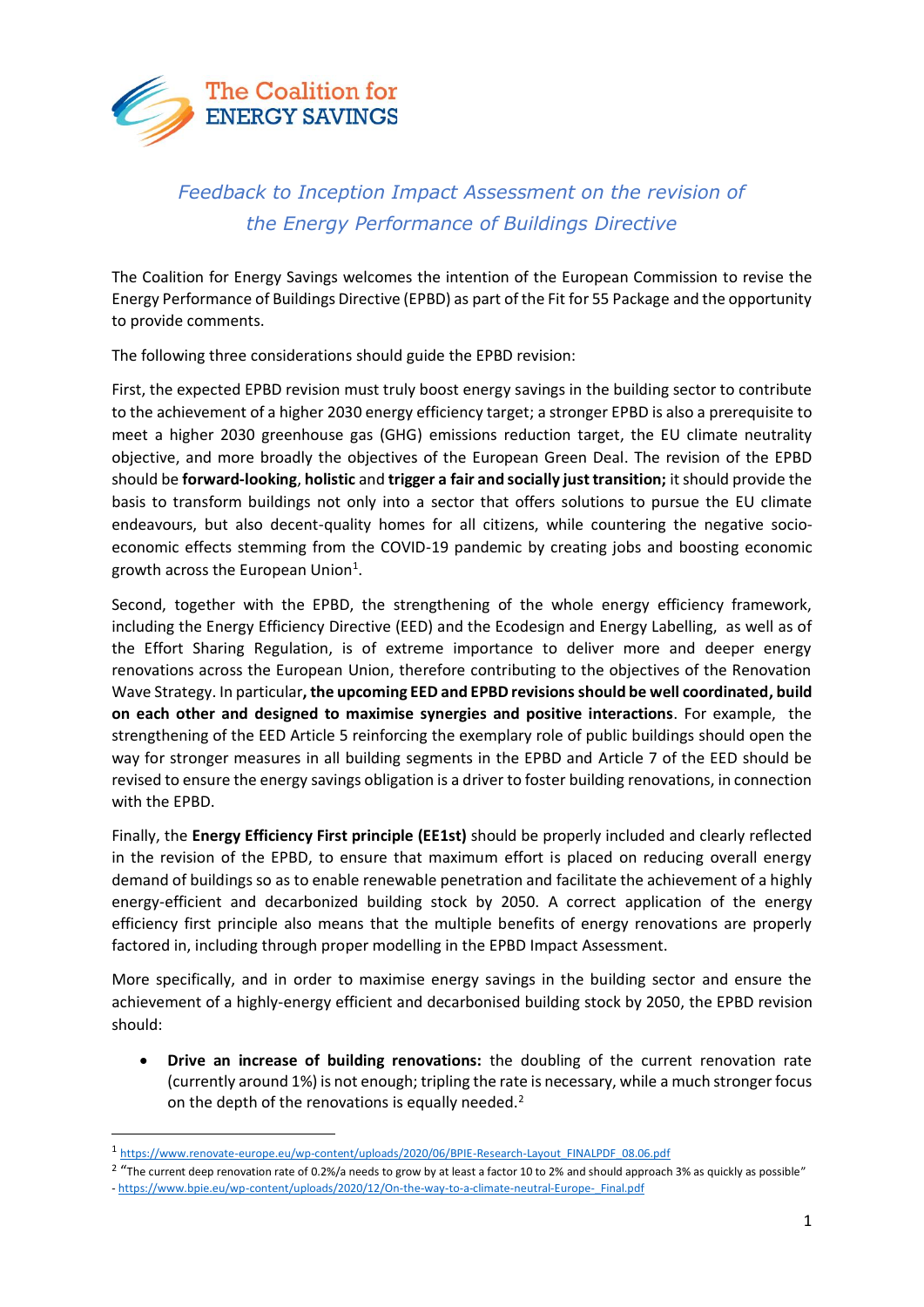

- **Ensure proper energy management in buildings**: keeping in check energy consumption during the buildings' operational phase is also crucial to reduce overall energy use and emissions of buildings.
- **Encourage a faster replacement of heating and cooling equipment**: the replacement of the stock of old and inefficient heating and cooling systems with technologies in line with EU 2030 and 2050 targets should be promoted.
- **Support renovations at a district or neighborhood level**: aggregation of renovations opportunities at local level can help achieving economy of scales, facilitate integrated energy planning and encourage participation of citizens and communities, hence maximizing energy efficiency, system integration and overall opportunities for decarbonizing heating and cooling at a larger scale, in line with the EE1st principle.
- **Activate buildings' participation in the energy system**: in addition to reducing energy demand, buildings can manage, store, and generate energy; they should therefore be recognized as crucial infrastructure for Europe.
- **Empower citizens to take action on renovations**: engagement of citizens and communities is necessary to make renovations happen; their involvement is determinant to both understand their needs and create support for the renovation agenda.

Within the policy options proposed by the Roadmap, the Coalition for Energy Savings believes that **the policy 'option 3'** presents the appropriate pathway to revise the EPBD. However, we are also strongly convinced that **the reinforcement of non-regulatory measures** (e.g. technical assistance, project development assistance, financing), **falling under 'option 2' should not be overlooked, but deployed in parallel.** These elements, enabled by an enhanced role ofregional/local intermediaries in managing them, are of crucial importance to strengthen the EPBD's implementation framework.

Stemming from the list of measures foreseen under 'option 3', we welcome the introduction of **Minimum Energy Performance Standards** (MEPS) for different types of buildings. In our view, MEPS are a crucial policy tool to build up the momentum for building renovation within the EU building stock. To help achieving the objectives of the Renovation Wave, the following points must be taken into account:

- The introduction of MEPS should be aligned with the climate neutrality goal, thus aiming at delivering a highly energy efficient and decarbonized building stock by mid-century.
- MEPS are a powerful tool to address the **worst-performing buildings**, while contributing to improve the living conditions of 'vulnerable consumers' that experience **energy poverty**. However, MEPS should not be restricted to those buildings, and address the transformation of all buildings in all segments<sup>3</sup>. Even if the introduction of MEPS for certain types of buildings is gradual, it is important to reiterate that any delay in introducing these policy tools for residential buildings (which accounts for almost 75% of the EU building stock) will undermine their potential in achieving the objectives laid out by the Renovation Wave.
- At national level, designing MEPS that appropriately address all buildings requires better information and data about national building stocks (including data for each building typology); this is necessary to decide how to best tailor MEPS to each national situation and building typology.
- MEPS **should be designed to be mutually reinforcing and support Long-term Renovation Strategies (LTRSs).** The latter should be revised in order to be aligned with the climate neutrality goal<sup>4</sup> and MEPS could be properly factored in to ultimately support their

<sup>3</sup> <https://www.raponline.org/knowledge-center/considering-minimum-energy-performance-standards-for-germany/>

<sup>4</sup> https://www.bpie.eu/publication/the-road-to-climate-neutrality-are-national-long-term-renovation-strategies-fit-for-2050/